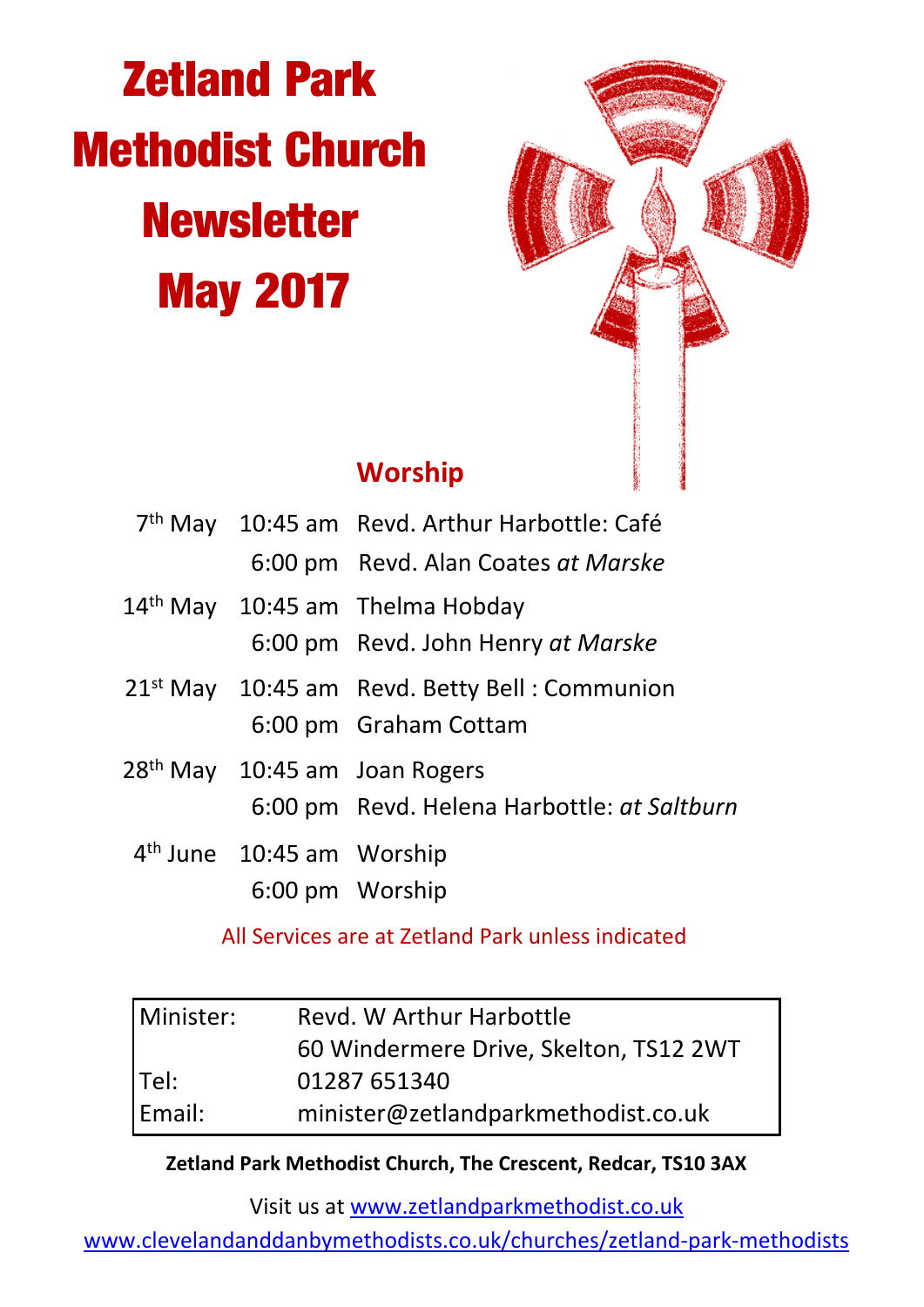

*A Communityof Character*

*Thinking through the moral theology of Stanley Hauerwas and Paul for today's contemporary Church*

**Led by Revd John Henry**

**Tea and Coffee provided - bring your tea so that we can share informally afterwards**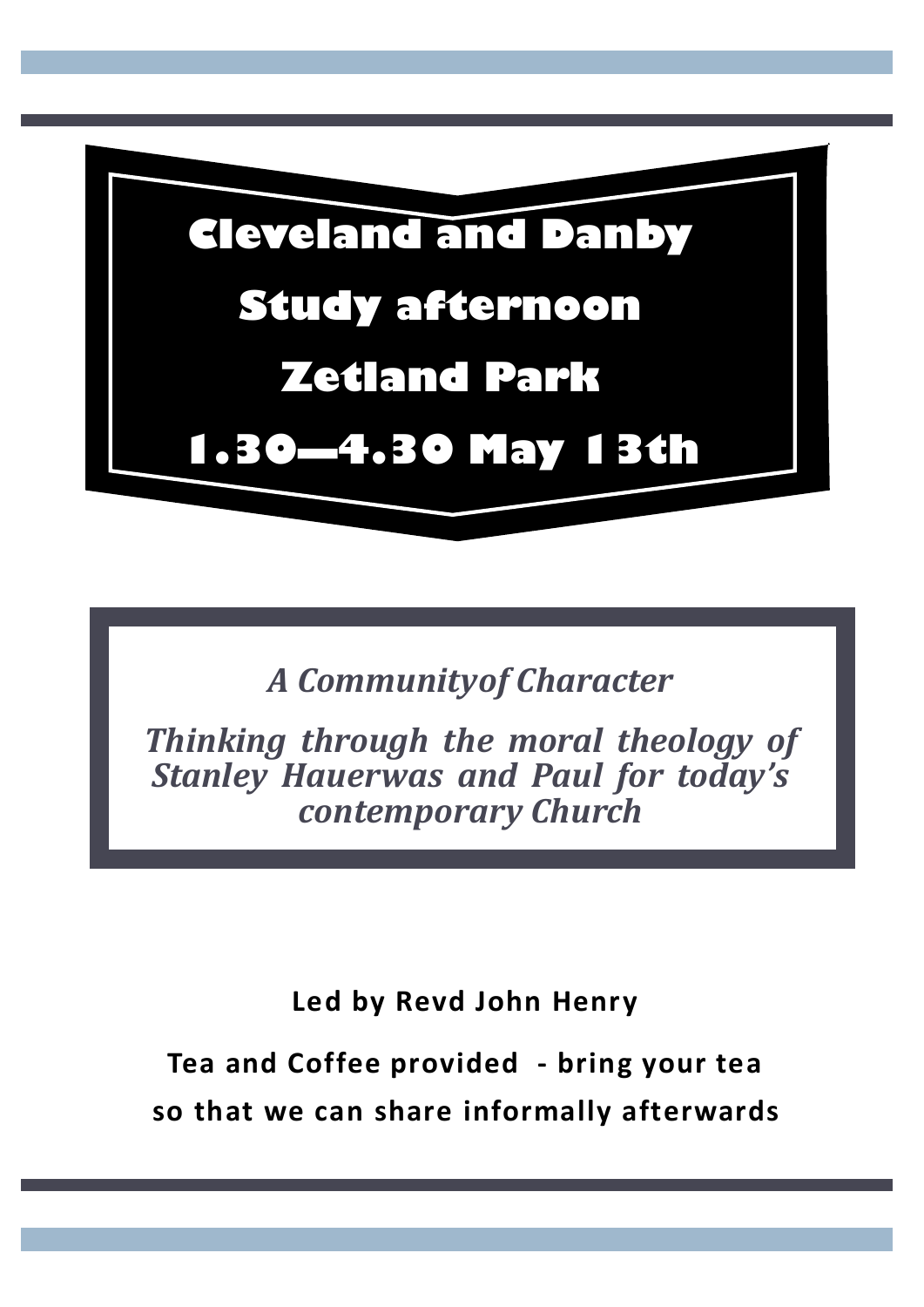## **CHRISTIAN AID WEEK 2017**

**14th-20th MAY**

Hi everyone, it's that time of year when we have the opportunity to show that we are not just "Sunday Christians" but that we witness for our Lord Jesus by showing love for our neighbours.

There are a number of ways you can support Christian Aid Week this year

## **AUCTION NIGHT 13th May starting from 5.30**

We'll be auctioning both objects and pledges so if you have anything you would like to donate or pledge, please bring them to Church or complete one of the pledge slips in the porch. Pledges can be anything from using one of your talents to doing a job for someone. There will be a hot buffet provided. All donations and proceeds will go to Christian Aid.

Please support what should be a fun evening.

## **HOUSE TO HOUSE COLLECTIONS**

House to house collections still make up a good proportion of the money we raise but of equal importance is the opportunity to raise awareness of Christian Aid and that our Church is active in the community. If you are able to help with posting or collecting envelopes please let me know.

## **FRIENDS AND FAMILY**

Not everyone is able to or comfortable with knocking on peoples' doors but you can collect and witness with people you know. Why not have a coffee morning, afternoon tea or simply ask your friends and family if they would like to donate to Christian Aid? I can provide extra envelopes or posters.

Thank you .. Sandie